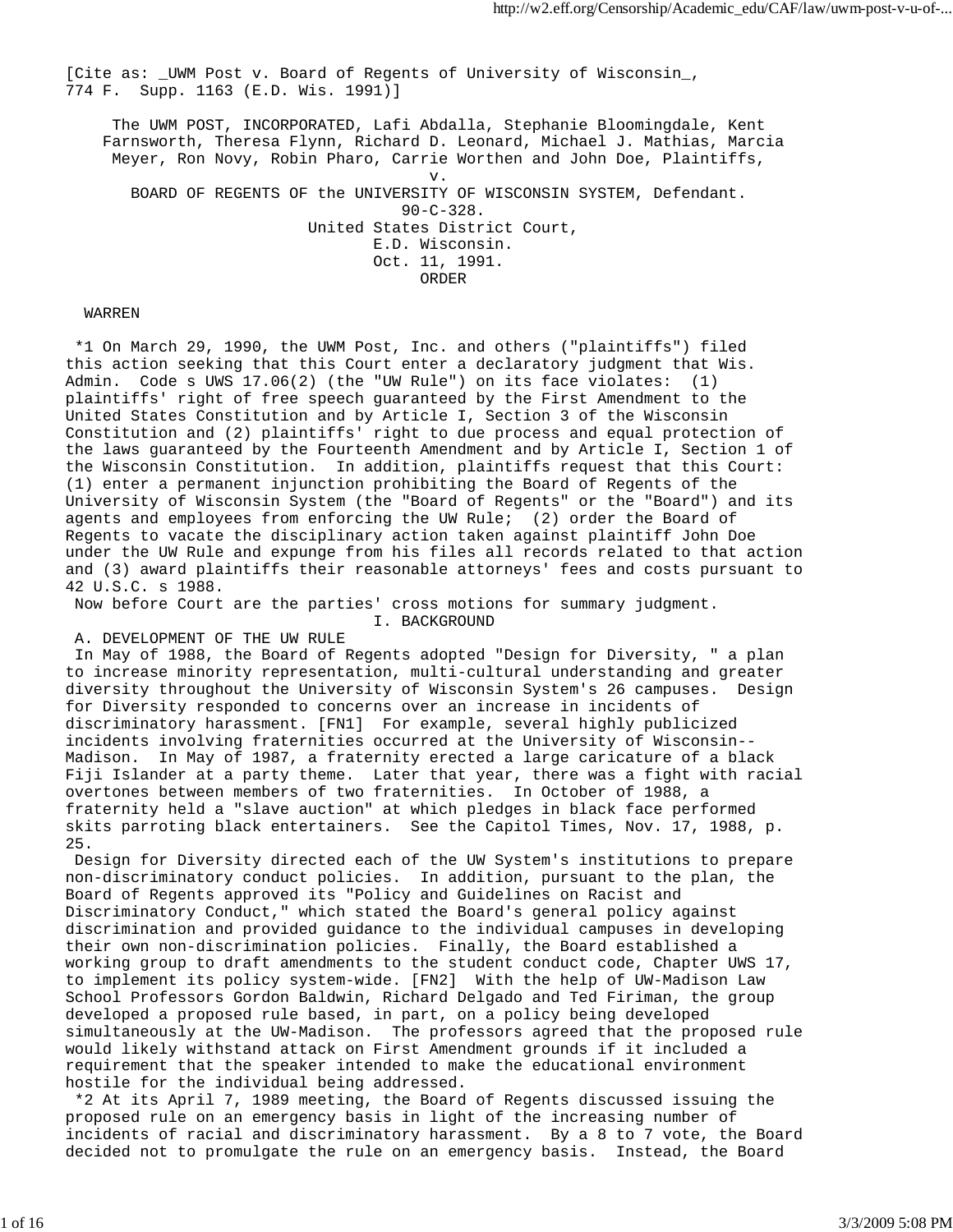advanced the proposal through the regular administrative rule-making procedure. On June 8, 1989, the Board held a public hearing to provide an opportunity for interested persons to comment on the proposed rule. On June 9, 1989, the Board adopted the UW Rule by 12 to 5 vote. B. THE UW RULE

The UW Rule provides:

 UWS 17.06 Offenses defined. The university may discipline a student in nonacademic matters in the following situations.

 \* \* \* (2)(a) For racist or discriminatory comments, epithets or other expressive behavior directed at an individual or on separate occasions at different individuals, or for physical conduct, if such comments, epithets or other expressive behavior or physical conduct intentionally:

 1. Demean the race, sex, religion, color, creed, disability, sexual orientation, national origin, ancestry or age of the individual or individuals; and

 2. Create an intimidating, hostile or demeaning environment for education, university-related work, or other university-authorized activity.

 (b) Whether the intent required under par. (a) is present shall be determined by consideration of all relevant circumstances.

 (c) In order to illustrate the types of conduct which this subsection is designed to cover, the following examples are set forth. These examples are not meant to illustrate the only situations or types of conduct intended to be covered.

1. A student would be in violation if:

 a. He or she intentionally made demeaning remarks to an individual based on that person's ethnicity, such as name calling, racial slurs, or "jokes"; and

 b. His or her purpose in uttering the remarks was to make the educational environment hostile for the person to whom the demeaning remark was addressed. 2. A student would be in violation if:

 a. He or she intentionally placed visual or written material demeaning the race or sex of an individual in that person's university living quarters or work area; and

 b. His or her purpose was to make the educational environment hostile for the person in whose quarters or work area the material was placed.

 3. A student would be in violation if he or she seriously damaged or destroyed private property of any member of the university community or guest because of that person's race, sex, religion, color, creed, disability, sexual orientation, national origin, ancestry or age.

 4. A student would not be in violation if, during a class discussion, he or she expressed a derogatory opinion concerning a racial or ethnic group. There is no violation, since the student's remark was addressed to the class as a whole, not to a specific individual. Moreover, on the facts as stated, there seems no evidence that the student's purpose was to create a hostile environment.

\*3 Wis. Admin. Code s UWS 17.06(2).

 Thus, in order to be regulated under the UW Rule, a comment, epithet or other expressive behavior must:

(1) Be racist or discriminatory;

(2) Be directed at an individual;

(3) Demean the race, sex, religion, color, creed, disability, sexual

orientation, national origin, ancestry or age of the individual addressed; and (4) Create an intimidating, hostile or demeaning environment for education, university-related work, or other university-authorized activity.

 In addition to the rule, the UW System issued and circulated to its students and faculty a brochure which explains the rule and provides guidance as to its scope and application. See Discriminatory Harassment: Prohibited Conduct Under Chapter UWS 17 Revisions. This guide provides some illustrations of situations where the UW Rule applies and does not apply:

 Question 1. In a class discussion concerning women in the workplace, a male student states his belief that women are by nature better equipped to be mothers than executives, and thus should not be employed in upper level management positions. Is this statement actionable under proposed UWS 17.06(2)?

Answer: No. The statement is an expression of opinion, contains no epithets,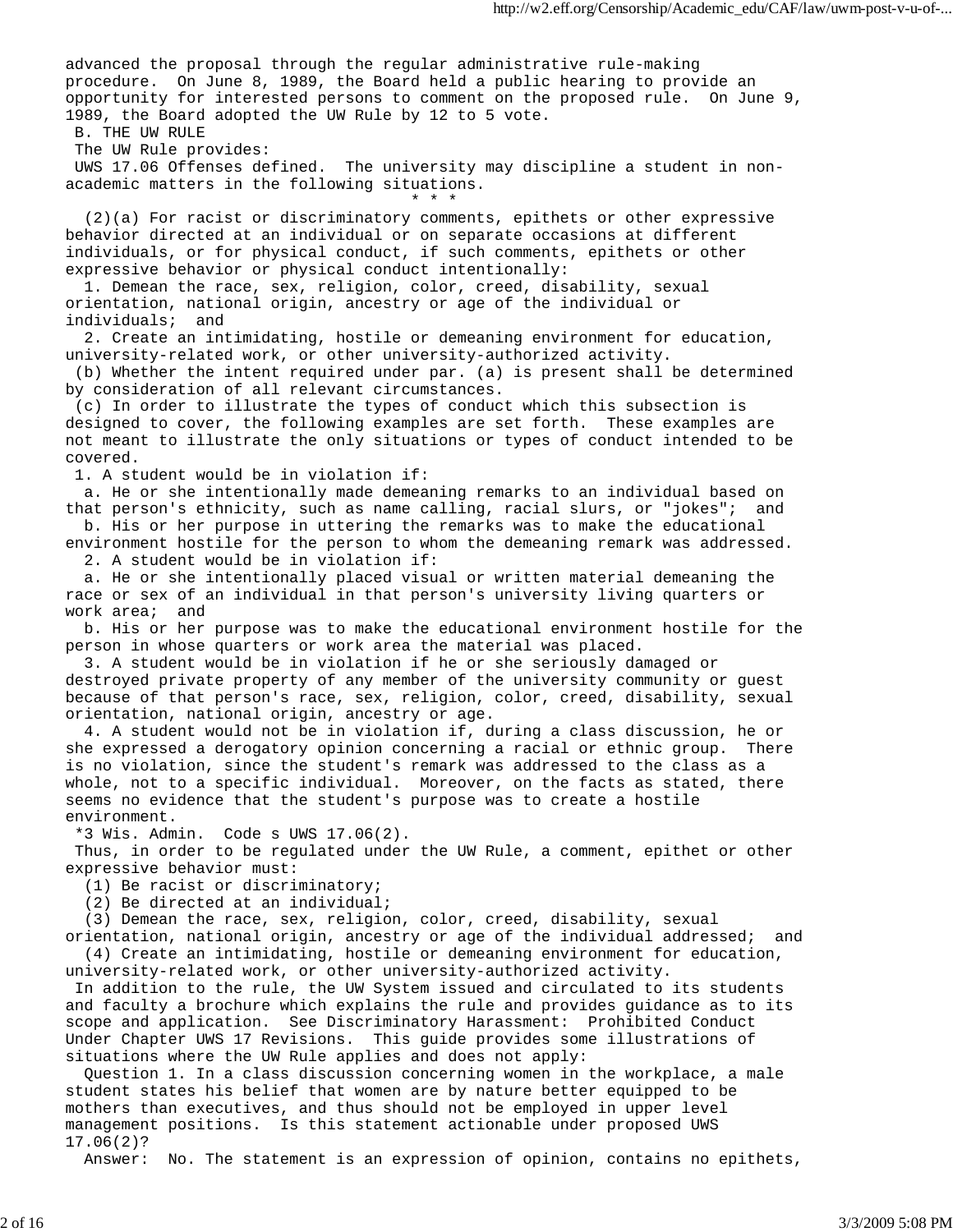is not directed to a particular individual, and does not, standing alone, evince the requisite intent to demean or create a hostile environment.

 Question 2. A student living in the University dormitory continually calls a black student living on his floor "nigger" whenever they pass in the hallway. May the university take action against the name-caller?

 Answer: Yes. The word "nigger" is an epithet, and is directed specifically at an individual. Its use and continuous repetition demonstrate the required intent on the part of the speaker to demean the individual and create a hostile living environment for him.

 Question 3. Two university students become involved in an altercation at an off-campus bar. During the fight one student used a racial epithet to prolong the dispute. May the university invoke a disciplinary action?

 Answer: Perhaps. Use of the epithet, and its direction to an individual suggests a potential violation of proposed s. UWS 17.06(2); however, because the episode occurred off campus, the intent to create a hostile environment for university-authorized activities would be difficult to demonstrate. Additional facts would have to be developed if disciplinary action were to be pursued.

 Question 4. A group of students disrupts a university class shouting discriminating epithets. Are they subject to disciplinary action under the provisions related to regulation of expressive behavior?

 Answer: Perhaps. It is clear that the students are subject to disciplinary action for disrupting a class under existing s. UWS  $17.06(1)(c)3$ . The question is whether they also violated the newly created provision concerning expressive behavior, because they shouted epithets while in the course of other misconduct. If the epithets were directed to individuals within class, and were intending to demean them and create an intimidating environment, then the behavior might also be in violation of the provision concerning expressive misconduct.

 \*4 Question 5. A faculty member, in a genetics class discussion, suggests that certain racial groups seem to be genetically pre-disposed to alcoholism. Is this statement subject to discipline under Chapter UWS 17?

 Answer: No. faculty member is in no case subject to discipline under Chapter UWS 17, since that chapter applies only to students. This situation would not warrant disciplinary action under any other policy, either, since it is protected expression of an idea.

C. ENFORCEMENT OF THE UW RULE

To date, at least nine students have been sanctioned under the UW Rule:

 (1) The University of Wisconsin--Parkside found that a student used inappropriate language when he called another student "Shakazulu." See Kassel Aff., Ex. 19. The university found that the student entered the other student's bedroom area as an uninvited guest and proceeded to use inappropriate language and that later there was a confrontation between the student and residents of the apartment. See id. The student was placed on probation and required to consult with an alcohol abuse counselor and to "plan a project in conjunction with the Center for Education and Cultural Advancement to help sensitize [himself] to the issues of diversity." See id.

 (2) The University of Wisconsin--Eau Claire found that plaintiff John Doe violated the UW Rule by yelling epithets loudly at a woman for approximately ten minutes, calling her a "fucking bitch' and "fucking cunt." See id., Ex. 20. Plaintiff John Doe was responding to statements the woman made in a university newspaper about the athletic department. Id. The university placed the student on probation for a semester and required him to perform twenty hours of community service at a shelter for abused women. See id.

 (3) The University of Wisconsin--Oshkosh disciplined a student for angrily telling an Asian-American student: "It's people like you--that's the reason this country is screwed up" and "you don't belong here." Ex. 21. The student also stated that "Whites are always getting screwed by minorities and some day the Whites will take over." Id. The University placed the student on probation for seven months and required him to participate in alcohol abuse assessment and treatment.

 (4) The University of Wisconsin--Stevens Point found that a student harassed a Turkish-American student by impersonating an immigration official and demanding to see immigration documents. See id. Ex. 22. The student signed a "No Contest Agreement" admitting violations of the rule as well as violations of UWS 17.06(4) (conduct obstructing a university official) and his university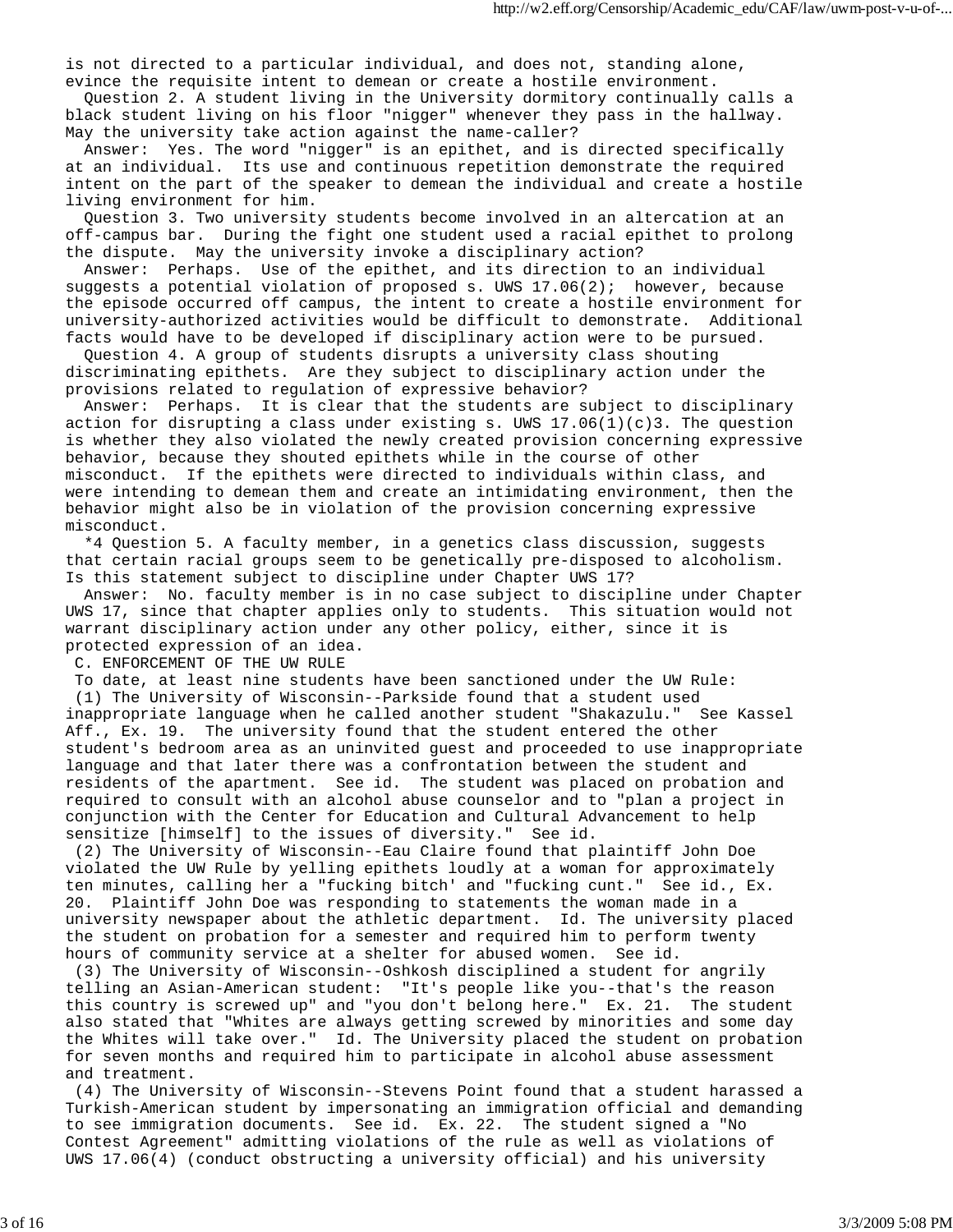housing contract. See id. The university placed the student on probation for eight months.

 (5) The University of Wisconsin--Stout charged a student involved in a physical altercation with two residence hall staff members with calling one of them a "piece of shit nigger" and the other a "South American immigrant." See id., Ex. 23. The university also charged the student with misidentifying himself to an investigating officer. See id.. The student was alleged to have violated the UW Rule as well as UWS 17.06(1) (endangering personal safety) and 17. 06(4) (obstructing a university official). Id. The student waived a formal hearing and accepted a seven-month suspension.

 \*5 (6) The University of Wisconsin--Eau Claire disciplined a student under the UW Rule for sending a message that stated, "Death to all Arabs ! Die Islamic scumbagsl" on a university computer system to an Iranian faculty member. & W Stipulation of Additional Facts, Ex. A. The university formally reprimanded the student and placed him on probation for the remainder of the semester. See id.

 (7) The University of Wisconsin--Stevens Point brought a disciplinary action under the UW Rule against a student who stole a TYME automatic bank teller card and access number belonging to his dormitory roommate, who is Japanese. See id., Ex. B. The student acknowledged that he had stolen the TYME card, that he had twice intercepted and opened the Japanese student's correspondence from the bank and that he had successfully withdrawn \$60.00 from the Japanese student's bank account using the TYME card and personal identification number he had stolen. Id. The student also admitted that he was motivated by his resentment that his roommate is Japanese and does not speak, English well. Id. The student signed a no contest agreement, acknowledging that he had violated the UW Rule as well as other provisions of the student conduct code. The student was placed on probation through December 31, 1991 and required to take a course in ethics or East Asian history and to make restitution. Id.

 (8) The University of Wisconsin--Oshkosh disciplined a female student under the UW Rule for referring to a black female student as a "fat-ass nigger" during an argument. See id., Ex. C. The university found that the student violated the rule and another provision of the student code. See id. The student, who was already on disciplinary probation, was required to view a video on racism and write an essay and a letter of apology and was reassigned to another residence hall. See id.

 (9) The University of Wisconsin--River Falls disciplined a male student under the UW Rule for yelling at a female student in public, "you've gotnicetits.'' See id., Ex. D. The university placed the student on probation for the remainder of his enrollment at the university and required him to apologize to the female student, to refrain from any further contact with her and to obtain psychological counseling. See id.

## II. Discussion

 Plaintiffs argue that this Court should strike down the UW Rule because it violates the overbreadth and vagueness doctrines.

A. OVERBREADTH

 Plaintiffs first argue that the UW Rule is invalid because it is facially overbroad. It is fundamental that statutes regulating First Amendment activities must be narrowly drawn to address only the specific evil at hand. Broadrick v. Oklahoma, 413 U.S. 601, 611 (1973). "Because First Amendment freedoms need breathing space to survive, government may regulate in the area only with narrow specificity." NAACP v. Button, 371 U.S. 4151 433 (1963). \*6 In spite of the above, the Supreme Court has held that "the overbreadth doctrine is 'strong medicine" ' and that it should be employed "with hesitation, and then 'only as a last resort.' " See New York v. Ferber, 458 U.S. 747, 769 (1982) (quoting from Broadrick at 613). only a statute that is substantially overbroad may be invalidated on its face. Ferber at 769. A statute should not be "held invalid on its face merely because it is possible to conceive of a single impermissible application ... ' 'Houston v. Hill, 482 U.S. 451, 458 (1987) (quoting from Broadrick, 630 (Brennan, J. dissenting)). Plaintiffs argue that the UW Rule has overbreadth difficulties because it is a content-based rule which regulates a substantial amount of protected speech. In Police Department of Chicago v. Mosley, the Supreme Court explained the great import of protecting speech from content-based regulation.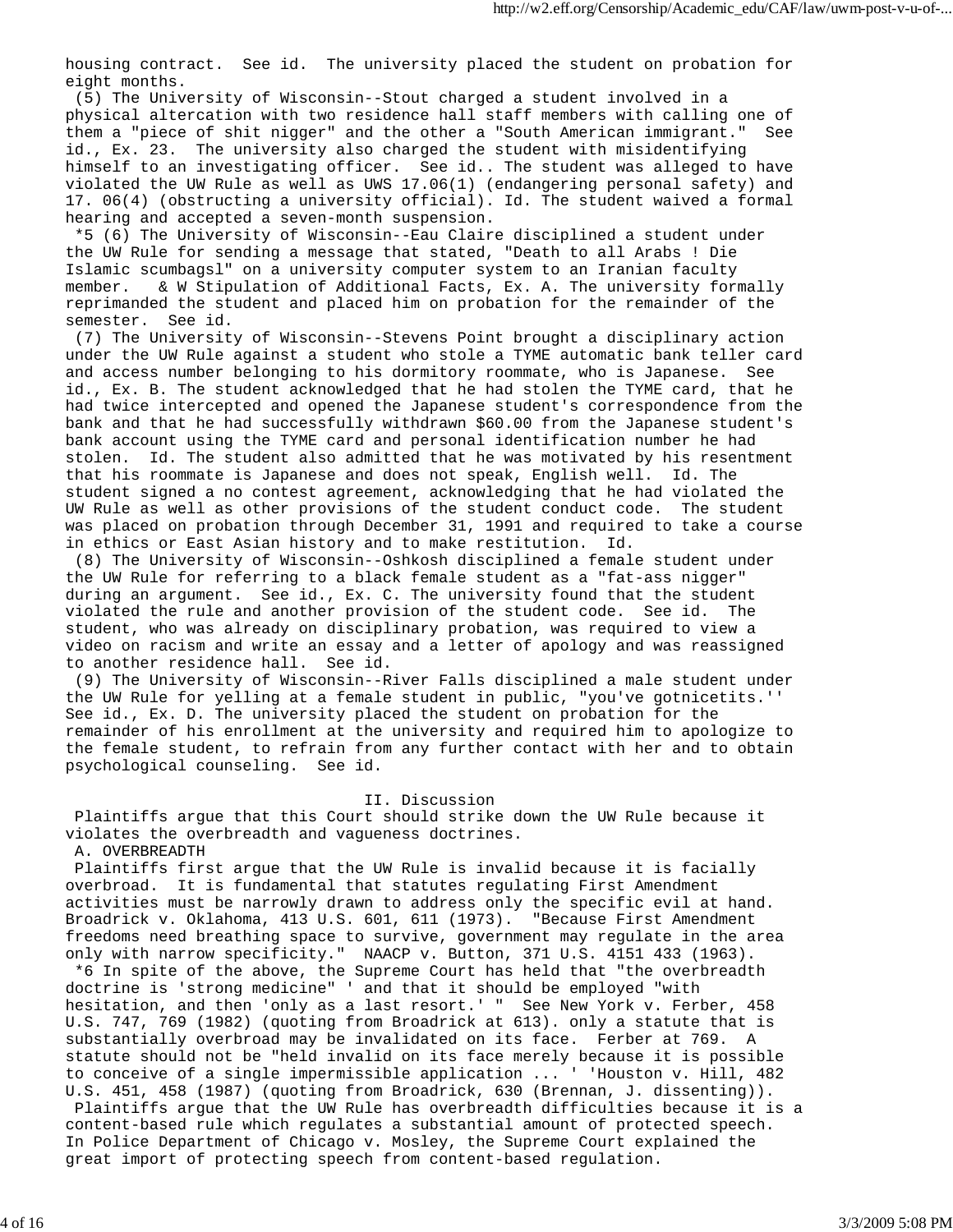[A]bove all else, the First Amendment means that government has no power to restrict expression because of its message, its ideas, its subject matter, or its content. To permit the continued building of our politics and culture, and to assure self-fulfillment for each individual, our people are guaranteed the right to express any thought, free from government censorship. The essence of this forbidden censorship is content control. Any restriction on expressive activity because of its content would completely undercut the "profound national commitment to the principle that debate on public issues should be uninhibited, robust, and wide-open."

408 U.S. 92, 95-96 (1972) (citations omitted).

 Although the First Amendment generally protects speech from content-based regulation, it does not protect all speech. The Supreme Court has removed certain narrowly limited categories of speech from First Amendment protection. These categories of speech are considered to be of such slight social value that any benefit that may be derived from them is clearly outweighed by their costs to order and morality. Chaplinsky v. New Hampshire, 315 U.S. 568, 572 (1942). The categories include fighting words, obscenity and, to a limited extent, libel. Collin v. Smith, 578 F.2d 1197, 1202 (7th Cir.1978), cert. denied, 439 U.S. 916 (1978).

 The Board of Regents argues that the UW Rule falls within the category of fighting words. In the alternative,, the Board asserts that, the balancing test set forth in Chapinsky leaves the speech regulated by the UW Rule unprotected by the First Amendment. The Board also argues that the Court should find the UW Rule constitutional because its prohibition of discriminatory speech parallels Title VII law. Finally, the Board asserts that, even if the Court finds the rule, as written, unconstitutional, it may apply a narrowing construction which limits the rule's reach to unprotected speech.

 (1) WHETHER THE SPEECH REGULATED BY THE UW RULE FALLS WITHiN THE FiGHTING WORDS DOCTRINE.

\*7 (a) The Fighting Words Doctrine

 The Supreme Court in Chapinsky set out the fighting words doctrine. The Chapinsky Court stated:

 There are certain well-defined and narrowly limited classes of speech, the prevention and punishment of which has never been thought to raise any Constitutional problem. These include the lewd and obscene, the profane, the libelous, and the insulting or "fighting' ' words--those which by their very utterance inflict injury or tend to incite an immediate breach of the peace. Chaplinsky at 571-72 (emphasis added and footnotes omitted).

 Thus, the Chaplinsly Court set out a two-part definition for fighting words: (1) words which by their very utterance inflict injury and (2) words which by their very utterance tend to incite an immediate breach of the peace. The two parts of the fighting words definition correspond to different concerns regarding reactions to offensive expressions. See Rutzick, "Offensive Language and the Evolution of First Amendment Protection," 9 Harv. C.R.-C.L.L.Rev. 1, 6 (1974). The first half relates to the prevention of psychological injury, primarily in the form of emotional upset and injury to the ' 'sensibilities' ' [FN3] of addressees. The second half addresses the prevention of physical retaliation likely to cause a breach of the peace.

 While the Chaplinsky Court set forth a two-part definition for fighting words, it applied only the second half. The Court did this because the statute in question had been construed to regulate only language which tends to incite an immediate breach of the peace. The statute involved in Chaplinsky, Chapter 378, s 2; of the Public Laws of New Hampshire, provided:

 No person shall address any offensive, derisive or annoying word to any other person who is lawfully in any street or other public place, nor call him any offensive or derisive name, nor make any noise or exclamation in his presence and hearing with the intent to deride, offend or annoy him, or to prevent him from pursuing his lawful business or occupation.

 See Chaplinsky at 569. The New Hampshire. Supreme Court construed Chapter 378 s 2 such that "no words [are] 'forbidden except such as have a direct tendency to cause acts of violence by the person to whom, individually, the remark is addressed.' " See id. at 573 (citing State v. Brown, 68 N.H. 200, 38 A. 731; State v. McConnell, 70 N.H. 294, 47 A. 267). The Chaplinsky court held that the limited scope of Chapter 378 s 2, as construed by the New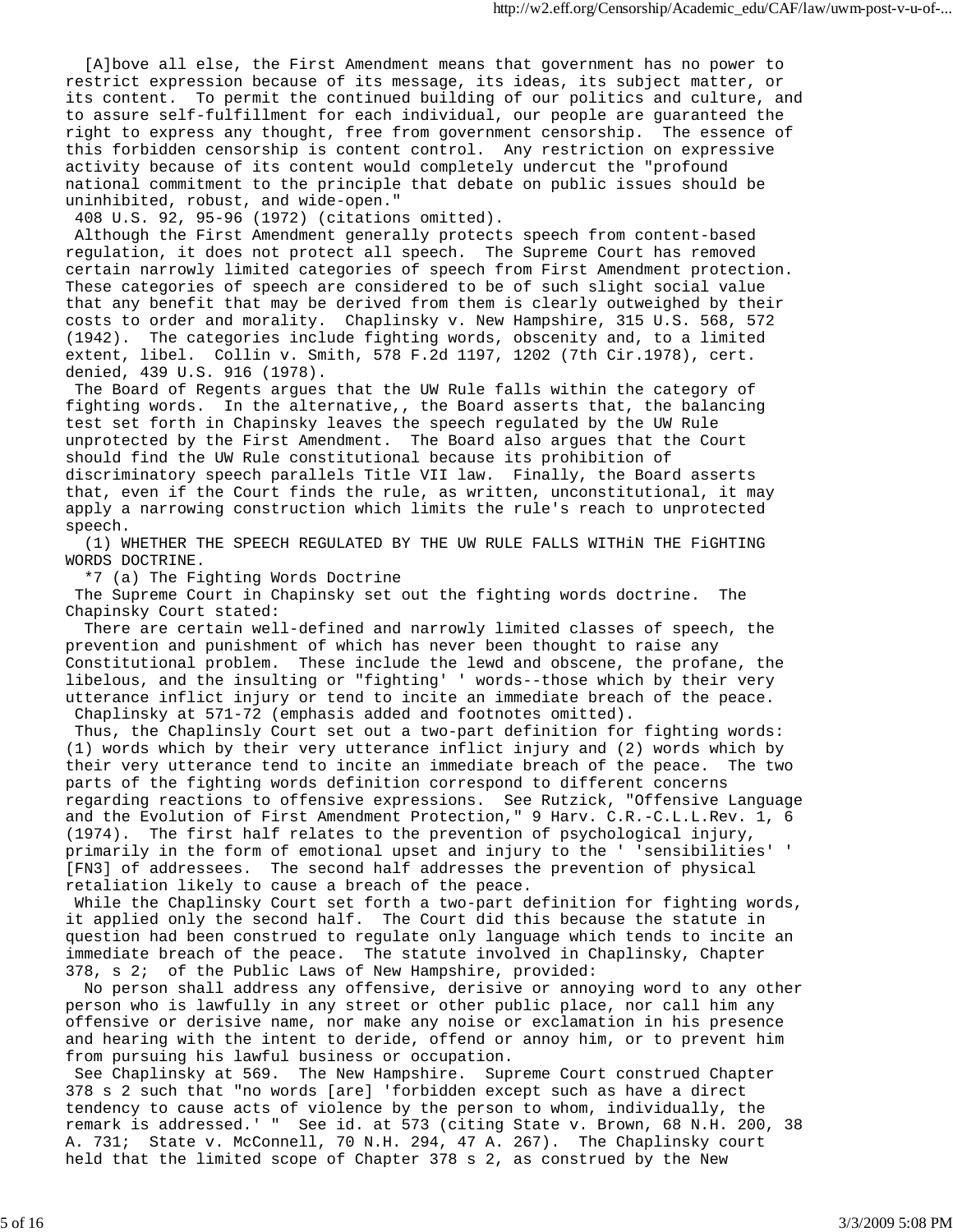Hampshire Supreme Court, did not-contravene the constitutional right of free expression. See id.

 Since Chaplinsky, the Supreme Court has narrowed and clarified the scope of the fighting words doctrine in at least three ways. First, the Court has limited the fighting words definition so that it now only includes its second half. [FN4] Second, the Court has stated that in order for words to meet the second half of the definition they must "naturally tend to provoke violent resentment." Finally, the Court has held that fighting words must be "directed at the person of the hearer."

 \*8 The Supreme Court has reduced the scope of fighting words to include only words which tend to incite an immediate breach of the peace. In Gooding v. Wilson, the Supreme Court held that Georgia Code Ann. s 26-6303 was overbroad because "the Georgia appellate decisions [had] not construed s 26- 6303 to be limited in application, as in Chapinsky, to words that 'have a direct tendency to cause acts of violence by the person to whom, individually, the remark is addressed." ' 405 U.S. 518, 524 (1972). Thus, the Court held that s 266303 was unconstitutional because it failed to meet the second half of the fighting words doctrine.

 Section 26-6303 provided: "Any person who shall, without provocation, use to or of another, and in his presence ... opprobrious words or abusive language, tending to cause a breach of the peace ... shall be guilty of a misdemeanor." Id. at 519. The Court examined the dictionary definitions of the terms "opprobrious" and "abusive' ' and found that they have greater reach than "fighting" words.

 Webster's Third New International Dictionary (1961) defined "opprobrious" as "conveying or intended to convey disgrace" and "abusive" as including "harsh insulting language." Georgia appellate decisions have construed s 26-6303 to apply to utterances that, although within these definitions, are not "fighting" words as Chaplinsky defines them.

 Id. at 525 (citations omitted). Thus, even though, s 26-6303 regulated only language which inflicts injury or affects the "sensibilities" of the hearer, the Supreme Court held that it did not meet the requirements of the fighting words doctrine because it was not limited to words which "tend to cause an immediate breach of the peace.' ' [FN5]

 In Collin v. Smith, the Seventh Circuit demonstrated its understanding that the definition of fighting words now encompasses only words which tend to incite an immediate breach of the peace. The court stated that "[a] conviction for less than words that at least tend to incite an immediate breach of the peace cannot be justified under Chaplinsky." See Collin 578 F.2d at 1203 (citing Gooding at 524-27). The Collin court held that three Village of Skokie ordinances failed under the fighting words doctrine because the Village did not rely on a fear of responsive violence to justify the ordinance. See id.

 In addition to limiting the scope of fighting words to words which tend to incite an immediate breach of the peace, the Supreme Court has also set forth a stringent definition of "breach of peace." In Gooding, the Court stated that s 26-6303 failed to meet the requirements of the fighting words doctrine because, among other things, the "appellate decisions construing the reach of 'tending to cause a breach of peace' underscore that s 26-6303 (was] not limited. to words that 'naturally tend to provoke violent resentment. ' ' ' See Gooding at 525 (citations omitted). The Court noted that a Georgia Court of Appeals, in applying another statute, adopted the common law definition of "breach of peace."

 \*9 "The term 'breach of peace' is generic, and includes all violations of the public peace or order or decorum; in other words, it signifies the offense of disturbing the public peace or tranquility enjoyed by the citizens of the community.... By 'peace' as used in this connection, is meant the tranquility enjoyed by the citizens of a municipality or a community where good order reigns among its members."

 Id. at 527 (quoting Samuels v. State, 103 Ga.App. 66, 67, 118 S. E.2d 231; 232 (1961)). The Gooding Court held that this definition of breach of peace sweeps too broadly. See id. Thus, in order to constitute fighting words, speech must not merely breach decorum but also must tend to bring the addressee to fisticuffs. Texas v. Johnson, 109 S.Ct. 2533, 2542 (1989).

 Finally, in Cohen v. California, the Supreme Court held that fighting words must be directed at the person of the addressee. 403 U.S. 15 (1971). In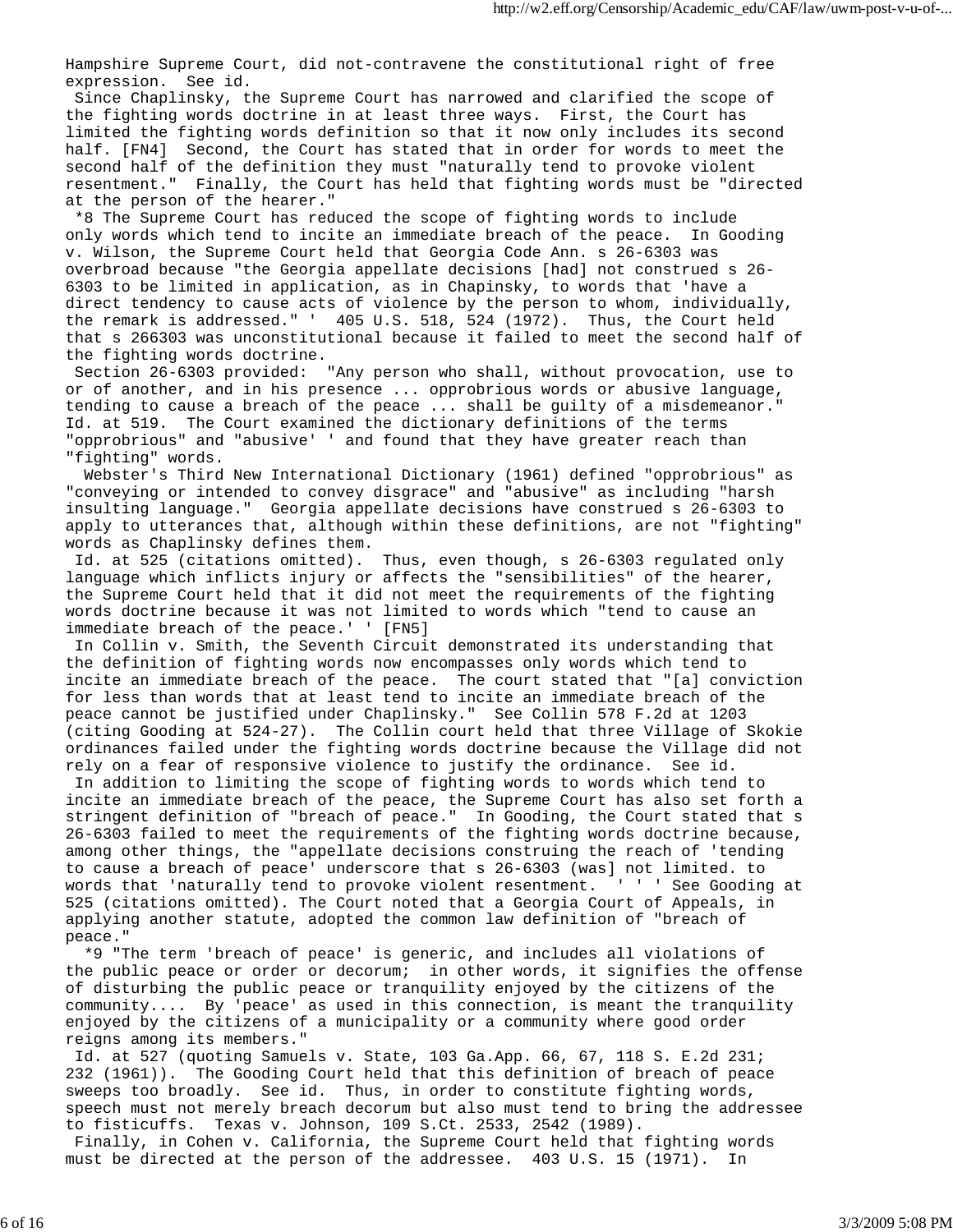Cohen, the petitioner was convicted under California Penal Code s 1415 [FN6] for wearing a jacket bearing the words "Fuck the Draft" in the corridor of the Los Angeles Courthouse. The Court held that Mr. Cohen's conduct did not fall within the fighting words doctrine because his statement "was clearly not 'directed to the person of the hearer.' ' 'See Cohen at 20 (quoting Cantwell v. Connecticut, 310 U.S. 296, 309 (1940)).

 (b) APPLICATION OF THE FIGHTING WPRDS DOCTRINE To THE UW RULE, As stated above, in order to be regulated by the rule which the UW has adopted, a comment, epithet or other expressive behavior must:

(1) be racist or discriminatory;

(2) be directed at an individual;

 (3) demean the race, sex, religion, color, creed, disability, sexual orientation, national origin, ancestry or age of the individual; and

 (4) create an intimidating, hostile or demeaning environment for education, university-related work, or other university-authorized activity.

 Since the elements of the UW Rule do not require that the regulated speech, by its very utterance, tend to incite violent reaction, the rule goes beyond the present scope of the fighting words doctrine.

 The first element of the UW Rule, which requires that the speech be racist or discriminatory, describes the content of the speech regulated but does not state that the speech must tend to cause a breach of the peace. The second element, which requires that the speech be directed at an individual, meets the requirement set forth in Cohen that the speech be "directed to the person of the hearer." In addition, the second element makes it likely that the rule will cover some speech which tends to incite violent reaction. Nevertheless, this element does not require that the regulated speech alwaysl tend to incite such reaction and is likely to allow the rule to apply to many situations where a breach of the peace is unlikely to occur.

 The third element of the UW Rule requires that the regulated speech demean an individual's race, sex, religion, etc. This element addresses the concerns of the now defunct first half of the fighting words definition. Words which demean a person's race, sex, religion, etc. are likely to inflict injury and affect a person's sensibilities. [FN7] Nonetheless, the third element of the UW Rule does not address the concerns of the second half of the fighting words definition. Speech may demean an individual's characteristics without tending to incite that individual or others to an immediate breach of the peace.

 \*10 The fourth element of the UW Rule requires that the prohibited speech create an intimidating, hostile or demeaning environment. An intimidating, hostile or demeaning environment certainly I'disturb(s) the public peace or tranquility enjoyed by the citizens of (a university] community. " However, it does not necessarily tend to incite violent reaction. The creation of a hostile environment may tend to incite an immediate breach of peace under some circumstances. Nevertheless, the term "hostile" covers non-violent as well as violent situations. [FN8] Moreover, an intimidating or demeaning environment is unlikely to incite violent reaction. To "intimidate' ' means to "make timid; threaten" or to "discourage or inhibit by or as if by threats." See The American Heritage Dictionary (2nd College Ed.1976), p. 672. To "demean" is to "debase in dignity or stature." See id. at 376. Given these definitions of "intimidate' ' and "demean," this Court cannot properly f ind that an intimidating or demeaning environment tends to incite an immediate breach of the peace.

 The Board of Regents argues, nonetheless, that it is "understandable to expect a violent response to discriminatory harassment, because such harassment demeans an immutable characteristic which is central to the person's identity. " See Defendant's Combined Brief, p. 27. The Board states that "the victim will feel compelled to respond, not just for his own dignity, but for the dignity of his brothers and sisters of like color, national origin or creed. " See id. The Board asserts, for example, that calling a black student a "God damn nigger" is very likely to provoke a violent response. See id. While the Board is correct that the language regulated by the UW Rule is likely to cause violent responses in many cases, the rule regulates discriminatory speech whether or not it is likely to provoke such a response. It is unlikely that all or nearly all demeaning, discriminatory comments, epithets or other expressive behavior which creates an intimidating, hostile or demeaning environment tends to provoke a violent response. Since the UW Rule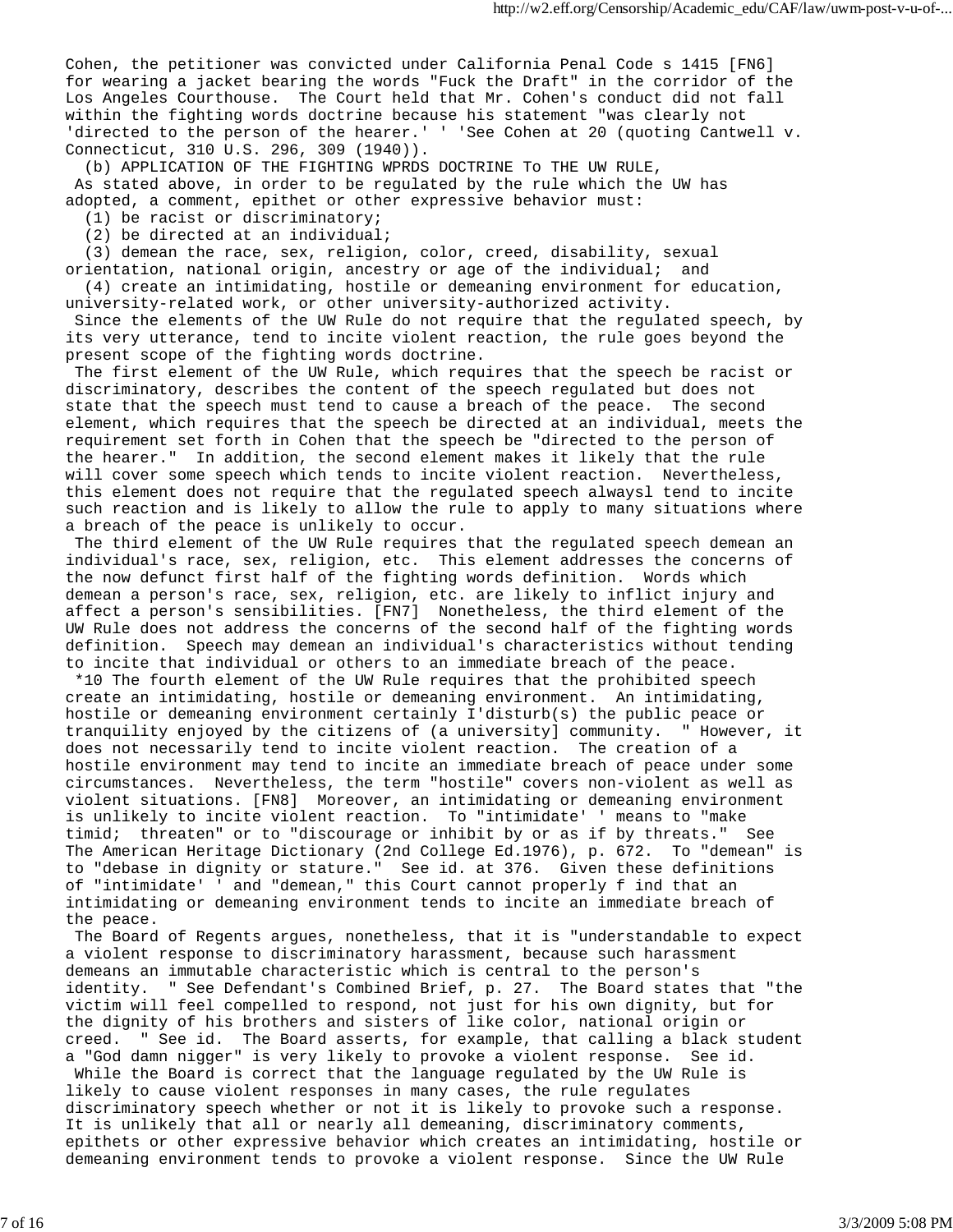covers a substantial number of situations where no breach of the peace is likely to result, the rule fails to meet the requirements of the fighting words doctrine.

 (2) WHETHER THE BALANCING TM SET FORTH IN CHAPLINSKY LEAVES THE SPEECH REGULATED BY THE UW RULE UNPROTECTED.

 The Board of Regents next argues that the UW Rule is in harmony with the First Amendment because it only regulates speech with minimum social value and which has harmful effects. The Board asserts that this balancing approach is consistent with the Supreme Court's holding in Chaplinsky. In support of this assertion, the Board notes that while the Chaplinsky Court created a per se rule with respect to fighting words, it used a balancing approach to reach this result. See Defendant's Combined Brief at 19-20 (citing Rutzick, "Offensive Language and the Evolution of First Amendment Protection," 9 Harv. C.R.--C.L. L.Rev. 1. 2 (1974)).

 \*11 The Board apparently believes that the Supreme Court referred to its balancing approach when it stated:

 It has been well observed that ("fighting words") are no essential part of any exposition of ideas, and are of such slight social value as a step to truth that any benefit that may be derived from them is clearly outweighed by the social interest in order and morality."

 See Chaplinsky at 572. The Board is correct that the ChaR'insIM Court employed a balancing approach to determine that "certain well-defined and narrowly limited classes of speech," such as fighting words, do not deserve First Amendment protection. However, the Chaplinsky court did not state that lower courts should employ a balancing approach to identify additional categories of speech undeserving of protection.

 Moreover, the Seventh Circuit has stated that a balancing approach is appropriate only for content-neutral speech regulation. See American Bookseller Ass'n. Inc, v. Hudnut, 771 F.2d 323 (7th Cir.1985). In American Booksellers, the Seventh Circuit stated:

 The Court sometimes balances the value of speech against the costs of its restriction, but it does this by category of speech and not by the content of partic ular works." See id, at 331-332. In support of this assertion, the American B ooksellers court cited John Hart Ely, "Flag Desecration: A Case Study in the R oles of Categorization and Balancing in First Amendment Analysis," 88 Harv. L.R ev. 1482 (1975), and Geoffrey R. Stone,, "Restrictions of Speech Because of its Content: The Peculiar Case of Subject-Matter Restrictions," 46 U. Chi. L.Rev. 81 (1978).

 Professor Stone's article identifies two categories of governmental restrictions of expression: content-neutral restrictions and content-based restrictions. Professor Stone defined content-neutral restrictions as those which "restrict communication without regard to the message conveyed." See id. at 81. Examples of these restrictions include ' '[l]aws prohibiting noisy speeches near a hospital, banning the erection of any billboards in residential communities, or requiring disclosure of the names of leafletteers." Id. "In judging the constitutionality of such restrictions, the Supreme Court engages in a balancing of first amendment interests against competing government concerns." Id.

 Content-based restrictions, on the other hand, "restrict communication because of the message conveyed." Id. Professor Stone listed as examples of these types of restrictions "[l]aws prohibiting the publication of specific types of 'confidential' information, forbidding the hiring of teachers who advocate violent overthrow of the government, or banning the display of the swastika in certain neighborhoods." Id. The supreme Court has been especially wary of this sort of regulation and has upheld content-based restrictions of speech only when they fall within one of the well-defined, narrow classes of unprotected speech. As Professor Stone noted:

 \*12 The Court has, to be sure, permitted content-based restrictions when the speech at issue has fallen within one of those special and limited categories of expression, such as obscenity, false statements of fact, or fighting words, that the Court has found to be of such low value in terms of the historical, philosophical, and political purposes of the amendment as to be entitled to less than full Constitutional protection. Outside this "low value" realm, however, the Court has embraced a stringently speech-protective set of standards, sustaining content-based restrictions of "fully 'protected"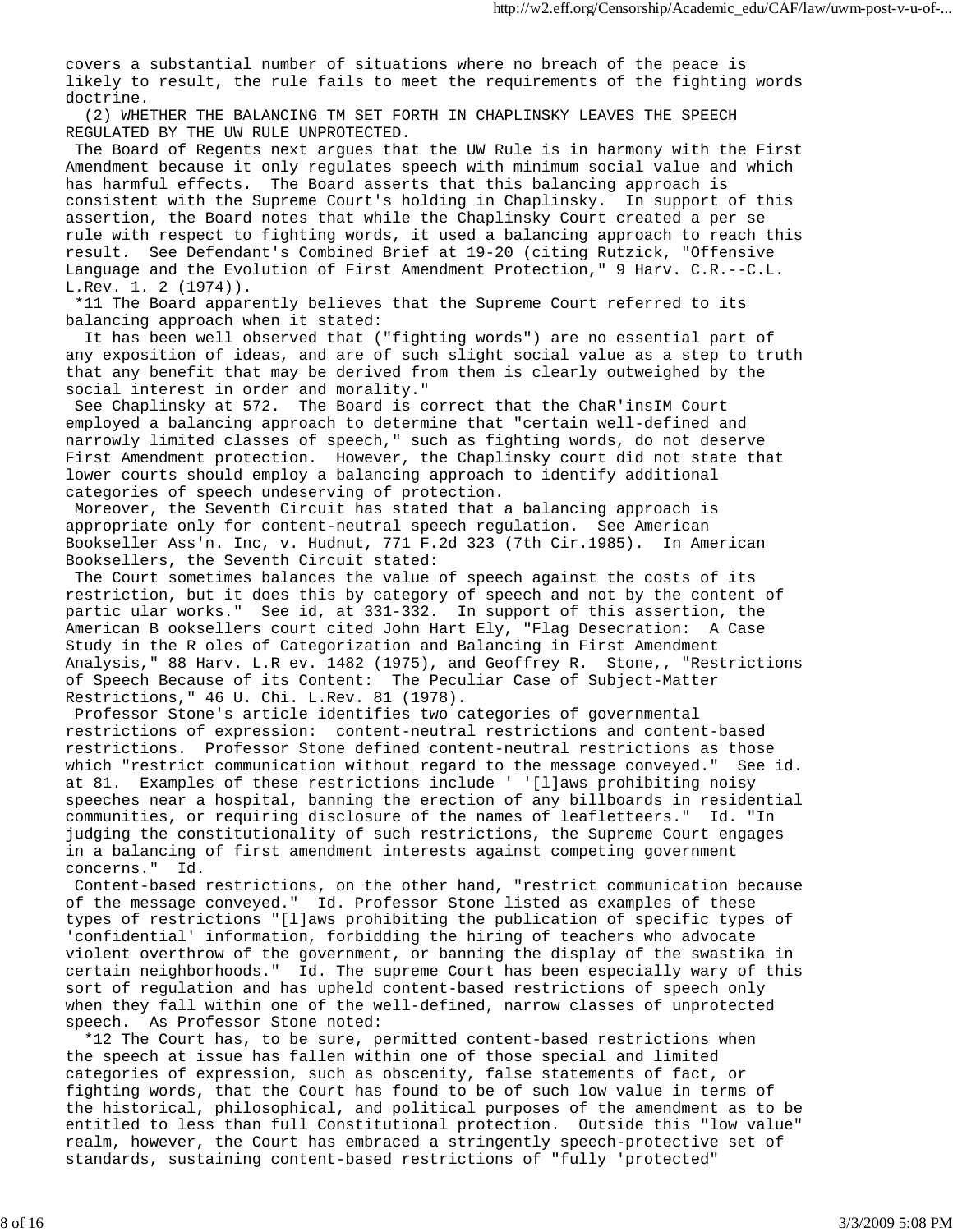expression in only the most extraordinary circumstances.

Id. at 82 (footnotes omitted).

 Given the American Booksellers court's clear statement [FN9] and its reference to Professor Stone's article, it is evident that this Court may employ a balancing approach to determine the constitutionality of the UW Rule only if it is content neutral. It is clear, however, that the UW Rule regulates speech based on its content. The rule disciplines students whose comments, epithets or other expressive behavior demeans their addressees' race, sex, religion, etc. See UW Rule  $s$  2(a)(1). However, the rule leaves unregulated comments, epithets and other expressive behavior which affirms or does not address an individual's race, sex, religion, etc.

 Since the UW Rule regulates speech based upon its content, it is not proper for this Court to apply a balancing test to determine the constitutionality of the rule. Moreover, this Court finds that, even under the balancing test proposed by the Board of Regents, the rule is unconstitutional.

(a) BENEFITS SIDE OF BALANCING TEST

 On the benefits side of its proposed balancing test, the Board of Regents argues that the discriminatory speech proscribed by the UW Rule has little or no social value since it does not serve as a "step to the truth." The Board states that the proscribed speech lacks social utility because it: (1) is not intended to inform or convince the listener; (2) is not likely to form any part of a dialogue or exchange of views; (3) does not provide an opportunity for reply; (4) constitutes a kind of verbal assault on the person to whom it is directed and (5) is likely to incite reaction.

 The Board first asserts that the speech proscribed by the UW Rule is not intended to inform or convince its listener. The Court disagrees with this assertion. Most students punished under the rule are likely to have employed comments, epithets or other expressive behavior to inform their listeners of their racist or discriminatory views. In addition, nothing in the UW Rule prevents it from regulating speech which is intended to convince the listener of the speaker's discriminatory position. Accordingly, the rule may cover a substantial number of situations where students are attempting to convince their listeners of their positions. [FN10]

 Moreover, even if the UW Rule did not regulate speech intended to inform or convince the listener, the speech the rule prohibits would be protected for its expression of the speaker's emotions. The Supreme Court has held that the Constitution protects speech for its emotive function as well as its cognitive content. See Cohen at 26. "We cannot sanction the view that the constitution, while solicitous of the cognitive content of individual speech, has little or no regard for that emotive function which, practically speaking, may often be the more important element of the overall message sought to be communicated." Id. Most, if not all, of the cases covered by the UW Rule are likely to involve speech which expresses the speaker's feelings regarding persons of a different race, sex, religion, etc.

 \*13 The Board next asserts that the regulated speech lacks First Amendment value because it is unlikely to form any part of a dialogue or exchange of views and because it does not provide an opportunity for a reply. In American Booksellers, the Seventh Circuit addressed and rejected these arguments.

 Much of [defendant's] argument rests on the belief that when speech is "unanswerable," and the metaphor that there is a "marketplace of ideas" does not apply, the First Amendment does not apply either. The metaphor is time honored; Milton's Aeropagitica and John Stewart Mill's On Liberty defend freedom of speech on the ground that the truth will prevail, and many of the most important cases under the First Amendment recite this position. The Framers undoubtedly believed it. As a general matter it is true. But the Constitution does not make the dominance of truth a necessary condition of freedom of speech. To say that it does would be to confuse an outcome of free speech with a necessary condition for the application of the amendment. American Booksellers at 330; see also Mills v. Alabama, 384 U.S. 214 (1966).

 Thirdly, the Board states that the prohibited speech constitutes a kind of verbal assault on the addressee. However, the Supreme Court has already performed a balancing test with respect to speech which inflicts injury and has found it to be worthy of First Amendment protection. Accordingly, it would be improper for this Court to find the speech regulated by the UW Rule unprotected based upon its assaultive characteristics.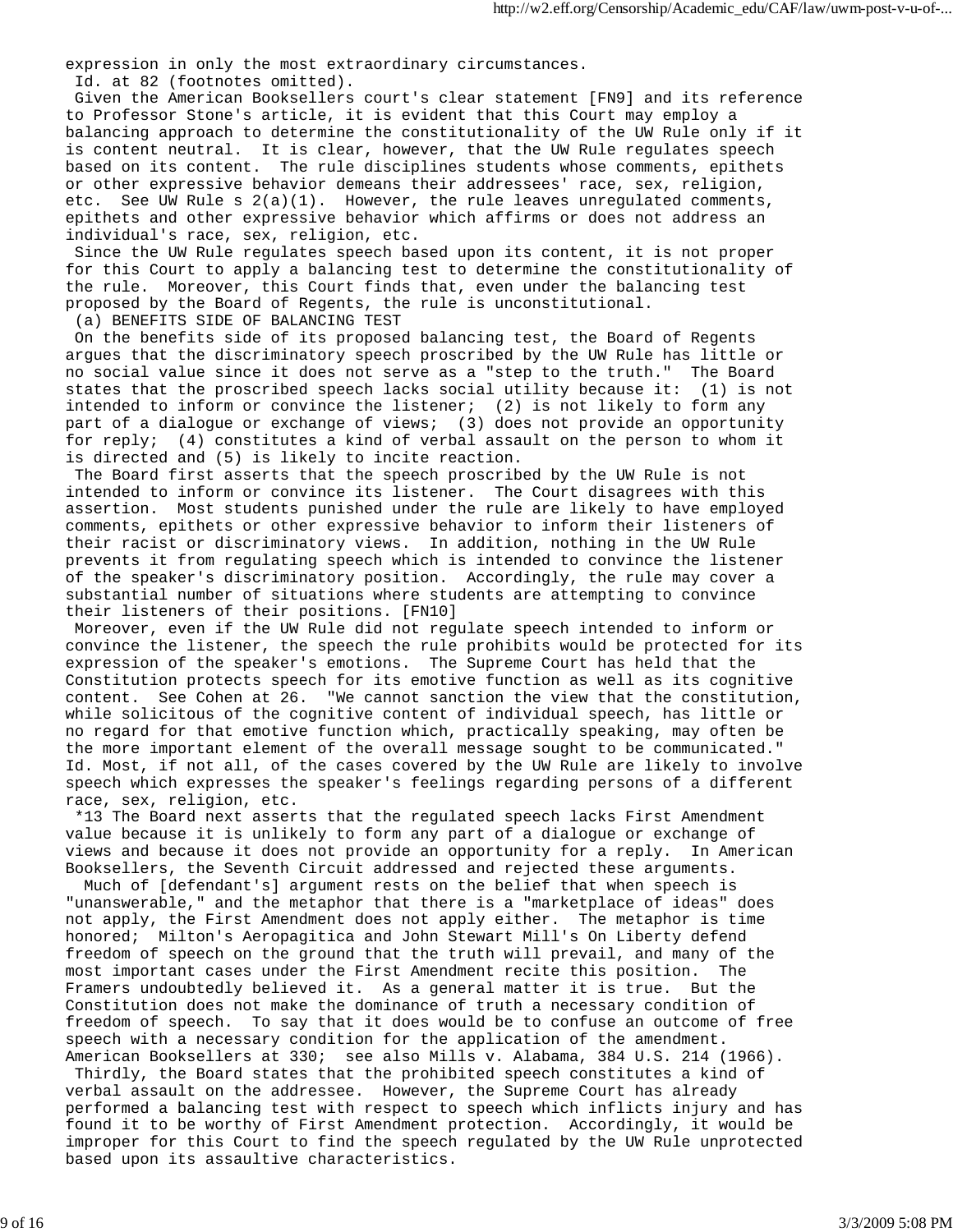Finally, the Board argues that the prohibited discriminatory speech lacks First Amendment value because of its tendency to incite reaction. While the Board is correct that the discriminatory speech prohibited by the UW Rule may in many circumstances tend to incite violent reaction, the rule prohibits speech regardless of its tendency to do this. See supra at 20. The Supreme Court has clearly defined the category of speech which is unprotected due to its tendency to incite violent reaction. This category of speech is limited to speech which by its very utterance tends to incite an immediate breach of the peace. It would be improper for this Court to expand the Supreme Court's definition of fighting words to include speech which does and speech which does not tend to incite violent reaction.

(b) COSTS SIDE OF BALANCING TEST

 On the costs side of the balance, the Board of Regents asserts that speech regulated under the UW Rule inflicts great harm since it prevents the universities from meeting several "compelling interests": (1) increasing minority representation; (2) assuring equal educational opportunities; (3) preventing interruption of educational activities; and (4) preserving an orderly and safe campus environment. Each of these asserted compelling interests has substantial difficulties. Accordingly, the costs side, like the benefits side, of the Board's balancing equation fails to support the constitutionality of the UW Rule.

 \*14 The Board's first asserted compelling interest is increasing minority representation to add to the diversity of University of Wisconsin System campuses. Increasing diversity is "clearly a constitutionally permissible goal for an institution of higher education." University of California Regents v. Bakke, 438 U.S. 265, 311-312 (1978). However, the UW Rule does as much to hurt diversity on Wisconsin campuses as it does to help it. By establishing content-based restrictions on speech, the rule limits the diversity of ideas among students and thereby prevents the "robust exchange of ideas" which intellectually diverse campuses provide. See id. at 313.

 The Board's second asserted compelling interest is the provision of equal educational opportunities in accordance with the Fourteenth Amendment. The Board notes that the Supreme Court has stated: "The opportunity for an education, where the state has undertaken to provide it, is a right which must be made available to all on equal terms." See Brown v. Board of Education, 347 U.S. 483, 493 (1954). However, the Board of Regents presents no evidence that it is not already providing education on equal terms. Any inequality in educational opportunities addressed by the Uw Rule is due to the discriminatory activity of students, not University of Wisconsin System employees. Since students are generally not state actors, the Board's Fourteenth Amendment equal protection argument is inapplicable to this case .

 The Board's third asserted compelling interest is preventing interruption of educational activities. In support of this assertion, the Board cites a series of Supreme Court cases which permit schools to control the activities of students which interfere with the opportunity of other students to obtain an education. See Tinker v. Des Moines Indep. Community School Dist., 393 U.S. 503 (1969); Healy v. James, 408 U.S. 169 (1972); Widmar v. Vincent, 454 U.S. 263 (1981). However, these cases allow time, place and manner restrictions on speech, not restrictions based upon the speech's content. See Tinker at 513 ("conduct by the student, in class or out of it, which f or any reason--whether it stems from time, p1ace or type of behavior--materially disrupts class work or involves substantial disorder or invasion of the rights of others is, of course, not immunized by the constitutional guarantee of freedom of speech" (emphasis added and citation omitted)).

 Moreover, the Board's argument under this asserted compelling interest is inconsistent with the limits of the fighting words doctrine. In its briefs, the Board has argued that the UW Rule does not cover speech within the classroom. See, e.g., Defendant's Combined Brief at 43. Accordingly, it has been forced to argue that discriminatory speech interrupts educational opportunities because of its negative psychological effects on students. However, this argument is inconsistent with the fighting words doctrine which leaves protected words which inflict injury.

 \*15 Finally, the Board asserts that it has a compelling interest in maintaining safety and order on its campuses. In support of this assertion, the Board again argues that speech regulated by the UW Rule is likely to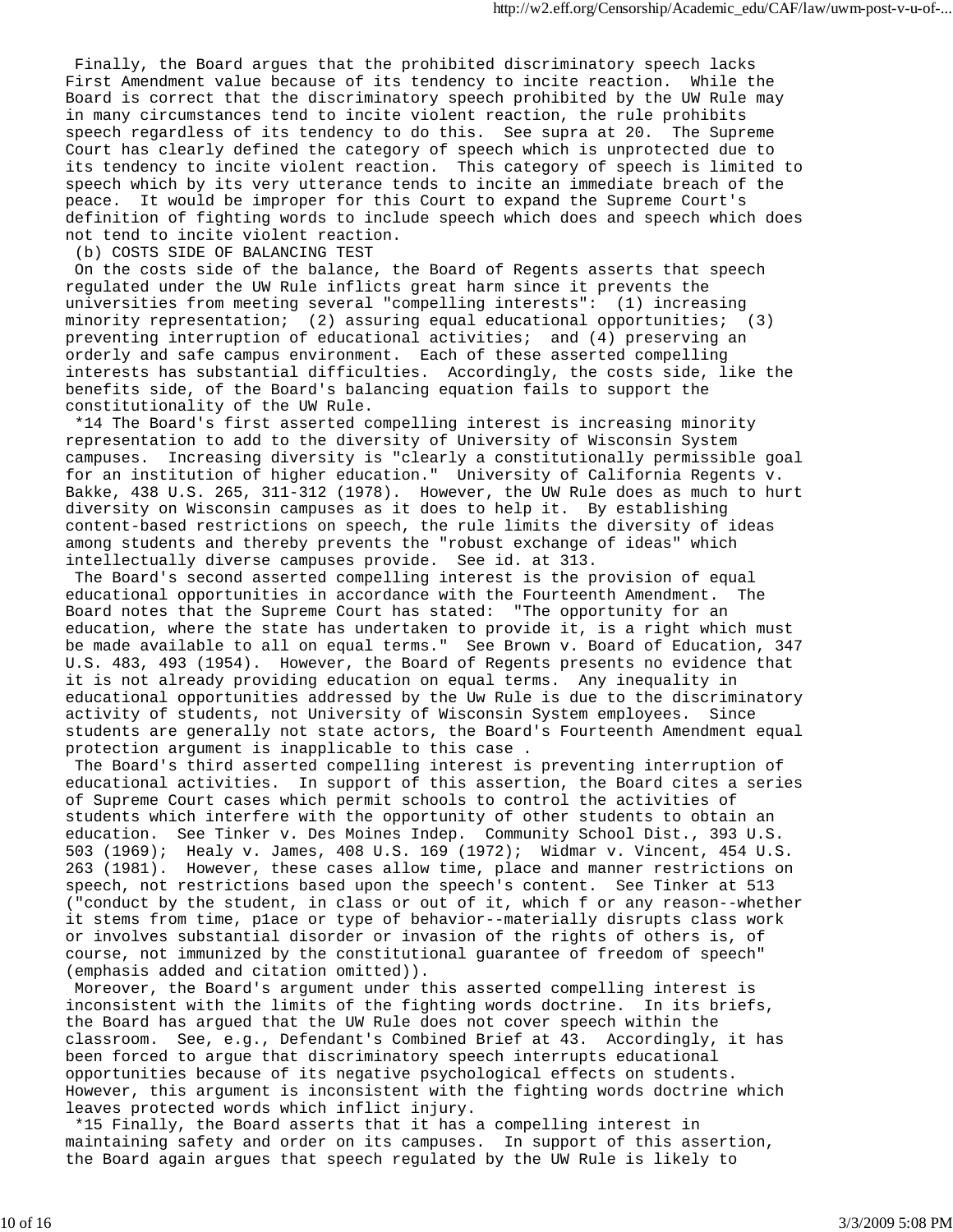provoke violent reaction. However, as'stated above, a substantial portion of the speech regulated by the rule is not likely to provoke such a reaction. Accordingly, this Court must find that the Boards' final proposed interest is not compelling.

 Because the UW Rule fails under both the fighting words doctrine and the UW System's proposed balancing test, this Court must find the rule overbroad and therefore in violation of the First Amendment.

(3) PARALLEL TO TITLE VII LAW

 The Board of Regents argues that this Court should find the UW Rule constitutional because its prohibition of discriminatory speech which creates a hostile environment has parallels in the employment setting. The Board notes that, under Title VII, an employer has a duty to take appropriate corrective action when it learns of pervasive illegal harassment. See Meritor Savings Bank v. Vinson, 477 U.S. 57, 72 (1986).

 The Board correctly states Title VII law. However, its argument regarding Title VII law has at least three difficulties. First, Title VII addresses employment, not educational, settings. Second, even if Title VII governed educational settings, the Meritor holding would not apply to this case. The Meritor Court held that courts should look to agency principles when determining whether an employer is to be held liable for its employee's actions. See id. Since employees may act as their employer's agents, agency law may hold an employer liable for its employees actions. In contrast, agency theory would generally not hold a school liable for its students' actions since students normally are not agents of the school. Finally, even if the legal duties set forth in Meritor applied to this case, they would not make the UW Rule constitutional. Since Title VII is only a statute, it cannot supersede the requirements of the First Amendment.

(4) THE BOARD'S PROPOSED LIMITING CONSTRUCTION

 The Board of Regents requests that this Court apply a limiting construction to the UW Rule if it finds the rule overbroad as written. The Board states that ' '[t]he Court [may] hold, if necessary, that the Rule is constitutional to the extent that it sanctions discriminatory epithets, insults and personally abusive comments but unconstitutional to the extent that it may be applied to discriminatory opinions [with some intellectual basis [FN11]].' 'See Defendant's Reply Brief at 7.

 Plaintiffs argue that this Court must decline the Board's invitation to interpret the UW Rule. In support of this assertion, plaintiffs cite Boos v. Barry, 485 U.S. 312, 330 (1988). The Boos Court cited Grayned v. Rockford, 408 U.S. 104, 110 (1972) and Gooding at 520-521 (1972) for the proposition that "federal courts are without power to adopt a narrowing construction to a state statute unless such a construction is reasonable and readily apparent." See Boos at 330.

 \*16 This Court finds that the Boos decision does not prevent the Court from adopting the limiting construction offered by the Board of Regents. The Board's proposed construction is reasonable and readily apparent since the guide circulated with the UW Rule indicates that the expression of discriminatory opinions and ideas is not prohibited by the Rule.See Discriminatory Harassment: Prohibited Conduct Under Chapter UWS 17 Revisions, Questions 1 and 5.

 This Court, nonetheless, refuses to adopt the limiting construction offered by the Board of Regents since that construction fails to solve the UW Rule's overbreadth difficulties. The Board's construction does not prevent the Rule from reaching a substantial amount of speech outside the traditional definition of fighting words. Under the proposed construction, student speech violates the UW Rule if it: (1) is discriminatory; (2) is directed at an individual; (3) demeans the race, sex, religion, etc. of that person; (4) creates an intimidating, hostile or demeaning environment and (5) lacks an intellectual basis. As stated above, the first four elements do not ensure that the rule covers only speech which tends to incite violent reaction. See supra, PP18- 20. Likewise, the fifth requirement does not prevent the rule from reaching protected speech. Much speech which meets the first four elements of the UW Rule and lacks intellectual support is unlikely to cause an immediate breach of the peace. For example, the comment "you're just a dumb black, woman, or homosexual," does not necessarily tend to incite violent reaction even if it demeans the addressee and creates an intimidating, hostile or demeaning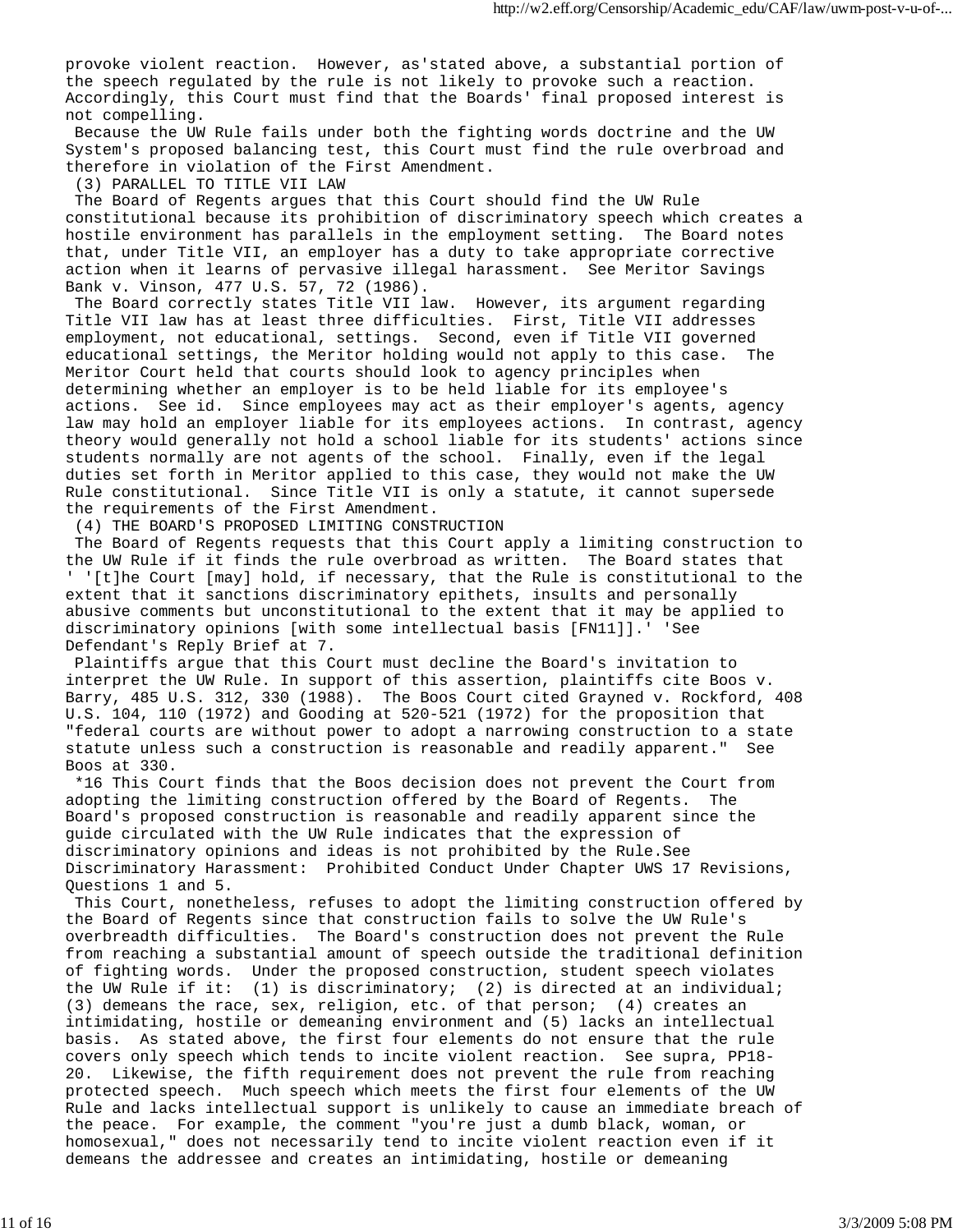environment.

 In addition, the proposed limiting construction does not solve the UW Rule's difficulties under the Board's proposed balancing test. The proposed construction fails to aid the Board's arguments with respect to the benefits side of the balancing test. The construction may reduce the number of situations where the rule is applied to speech which is intended to inform or convince the listener. However, as stated above, the First Amendment protects speech for its emotive function even if it lacks cognitive value. The construction may also tend to limit the reach of the rule to speech which is unanswerable and constitutes a verbal assault on the person addressed. Nonetheless, as mentioned to above, these considerations do not affect the protected status of speech. Finally, the limiting construction may increase the probability that the rule will be applied where a student's speech tends to cause an immediate breach of the peace. Nevertheless, as stated above, the rule will still cover many situations in which there is little likelihood of violent reaction.

 The Board's limiting construction also fails to make persuasive their arguments with respect to the harms side of the balancing test. The construction will ensure that the rule does not limit the diversity of opinions on University of Wisconsin System campuses which have intellectual bases. However, the First Amendment protects speech regardless of its intellectual support. See Collin at 1203 ("[u]nder the First Amendment there is no such thing as a false idea" (quoting Gertz v. Robert Welch, Inc., 418 U.S. 323, 339 (1974)).

 \*17 The limiting construction also fails to aid the Board's equal protection argument since even under the proposed construction, the UW Rule does not address discrimination caused by state actors. The construction also does little to help the Board's argument based on its interest in preventing interruption of educational opportunities since: (1) even under the limiting construction, the rule amounts to more than a time, place and manner restriction on speech and (2) as stated above, the Board's basis for this argument is inconsistent with the fighting words doctrine. Finally, the limiting construction fails to make the Board's interest in preserving orderly and safe campuses a compelling one. As stated above, even under the construction, the UW Rule will cover much speech which does not tend to incite an immediate breach of the peace.

B. VAGUENESS

 A statute is unconstitutionally vague when "men of common intelligence must necessarily guess at its meaning." Broadrick v. Oklahoma, 413 U.S. 603, 607 (1973). A statute must give adequate warning of the conduct which is to be prohibited and must set out explicit standards for those who apply it. Id. These concerns apply with particular force where the challenged statute affects First Amendment rights. Village of Hoffmann Estates v. The Flipside, Hoffmann Estates, Inc., 455 U.S. 489, 499 (1982). Nonetheless, the chilling effect caused by an overly broad statute must be real and substantial and a narrowing construction must be unavailable before a court will set it aside. See Young v. American Mini Theaters, 427 U.S. 50, 60 (1976).

 In our case, plaintiffs argue that the UW Rule is unconstitutionally vague for two reasons: (1) the phrase "discriminatory comments, epithets or other expressive behavior" and the term "demean" are unduly vague and (2) the rule does not make clear whether the prohibited speech must actually create a hostile educational environment or whether speaker must merely intend to create such an environment. Upon review, it appears that the phrase and term referred to by plaintiff are not unduly vague. However, the rule is ambiguous since it fails to make clear whether the speaker must actually create a hostile educational environment or if he must merely intend to do so.

 (1) "DisCRIMINATORY COMMENTS EPITHETS AND ABUSIVE LANGUAGE' ' AND ' 'DEMAN' ' Plaintiffs first argue that the phrase "discriminatory comments, epithets or other expressive behavior" is unduly vague. In determining the clarity of this phrase, it is helpful first to examine the definitions of its key terms. The term "discriminatory" means "[marked by or showing prejudice; biased." i" The American Heritage Dictionary, p. 404. "Comment" as used in the Rule, means "[a) brief statement of fact or opinion, esp. a remark that expresses a personal reaction or attitude: made a comment on the governor's speech." See id., p. 297 (emphasis in original). "Epithet" is "[a] term used to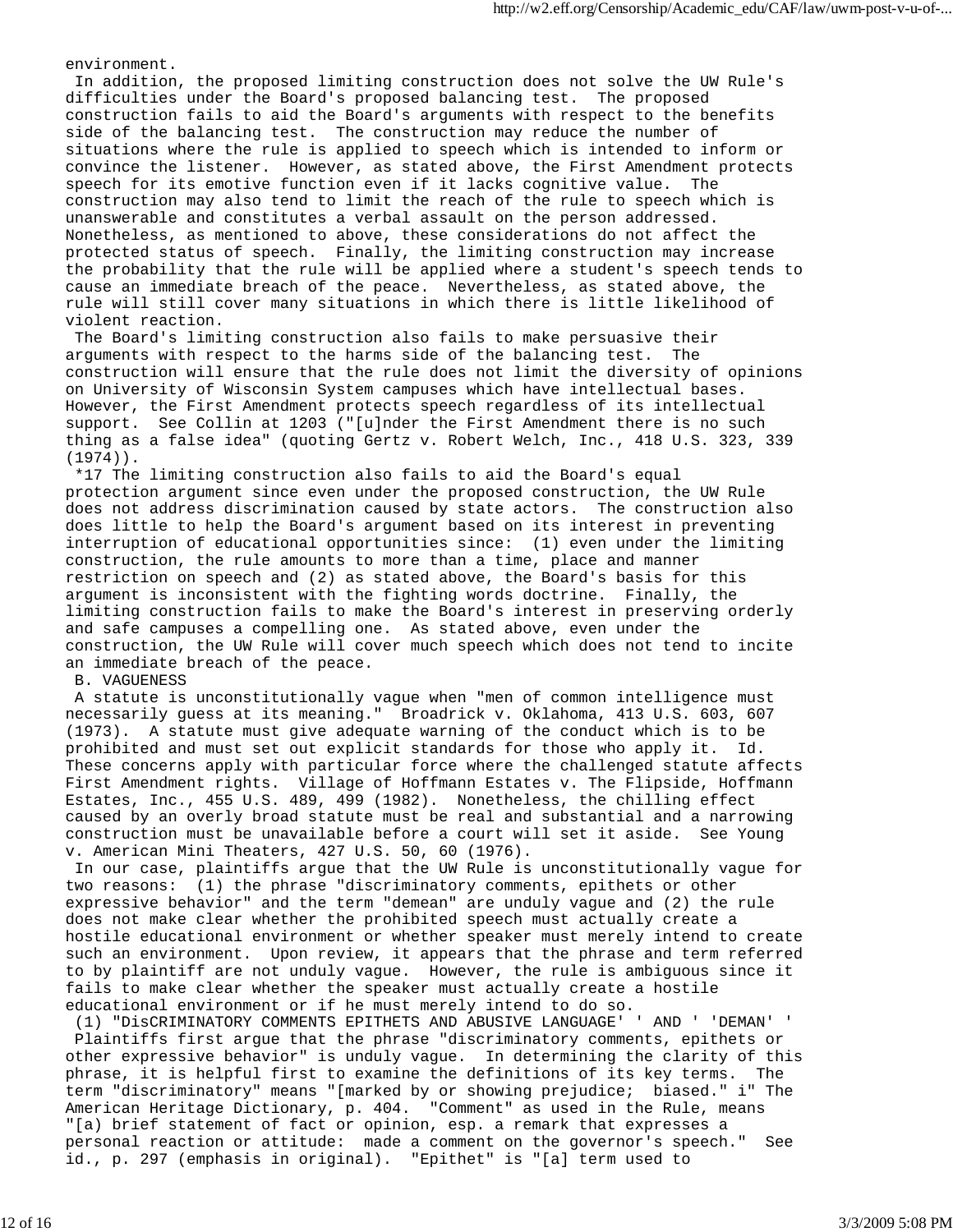characterize a person or thing," "[a) term used as a descriptive substitute for the name or title of a person," or ' '[a]n abusive or contemptuous word or phrase." See id., p. 460. "Expressive" means ' '[s]erving to express or indicate."

 \*18 These key terms appear to have reasonably clear meanings in the context of the phrase "discriminatory comments, epithets or expressive behavior." Plaintiff argues, however, that the mere recitation of dictionary definitions does not show that the rule is reasonably clear since every word has a definition. Plaintiff's argument would have force if the definitions of the key terms were ambiguous in the context of the phrase in question or the UW Rule. However, the meanings of the terms appear clear and definite in the context of the phrase and the rule.

 Plaintiffs also argue that the phrase is vague based upon the University of Wisconsin--Parkside's failure to apply the UW Rule after a student called another a "redneck." A University of Wisconsin--Parkside Associate Dean, Roger Howard, found that "it would be very difficult to show that the term "redneck" is by itself the equivalent of a discriminatory epithet." See Kassell Aff. Ex. 17.

 It appears that Mr. Howard misapplied the phrase "discriminatory comments, epithets or other expressive behavior." The Random House Dictionary defines "redneck" as a "disparaging" name for "an uneducated white farm laborer." See Random House Dictionary of the English Language (unabridged ed.1986), p. 1203. In addition, The American Heritage Dictionary describes "redneck" as:

 Slang. A member of the white rural laboring class, esp. in the southern United States. 2. Offensive Slang. A person who advocates a provincial, conservative, often bigoted socio-political attitude considered characteristic of a redneck. See The American Heritage Dictionary, p. 1037 (emphasis in original). Given these definitions of "redneck," Mr. Howard probably should have found the student's use of the term constituted a discriminatory epithet. However, this single improper application of a portion.of the UW Rule does not make the rule vague. Thus, given the clear dictionary definitions of the key terms in the phrase "discriminatory comments, epithets and other expressive behavior," this Court finds that the phrase does not have vagueness difficulties.

 Plaintiffs next argue that the term "demean" is unduly vague. As stated above to demean means to debase in dignity or stature. Thus, a student's speech can violate the UW Rule only if it debases the race, sex, religion, etc. of the addressee. This requirement appears reasonably clear and therefore should provide adequate warning of the conduct prohibited by the UW Rule and should set forth explicit standards for those who apply it.

 Plaintiffs argue, however, that the requirement of an intent to "demean" presents vagueness problems because it causes discriminatory comments, epithets or other expressive behavior to violate the rule in one context and not in another. To demonstrate this "problem, " plaintiff cites the application of the UW Rule at the University of Wisconsin--Stout and the nonapplication of the rule at the University of Wisconsin--Whitewater. The University of Wisconsin-- Stout applied the rule where a student called another a "nigger" during an altercation. See Kassel Aff., Ex. 23, p. 2." In contrast, the University of Wisconsin--Whitewater found that a white student had not violated the UW Rule where he called a black student "nigger" as part of a verbal exchange which led to a physical confrontation,. See id., Ex. 25. The University explained that there was no violation because:

 \*19 .[The student charged) was raised in a racially mixed neighborhood in Chicago. It was common for both blacks and whites in this environment to refer to blacks who were not respected, liked or appreciated as "nigger." As [the student] stated, "it's like calling someone an ass or names like that.["] [The student addressed] agreed and stated that this kind of language/name calling exists in his neighborhood as well. [He] also stated that he did not think [the] intent [of the student charged) was to demean him personally or racially. Id.

 Although different results were reached in the above cases, those results were not inconsistent. In the first case, the University of Wisconsin--Stout found that the student's comments demeaned his addressee on the basis of her race. See Kassel Aff., Ex. 23, p. 3. In contrast, the University of Wisconsin-- Whitewater reasonably found that the student charged did not demean the race of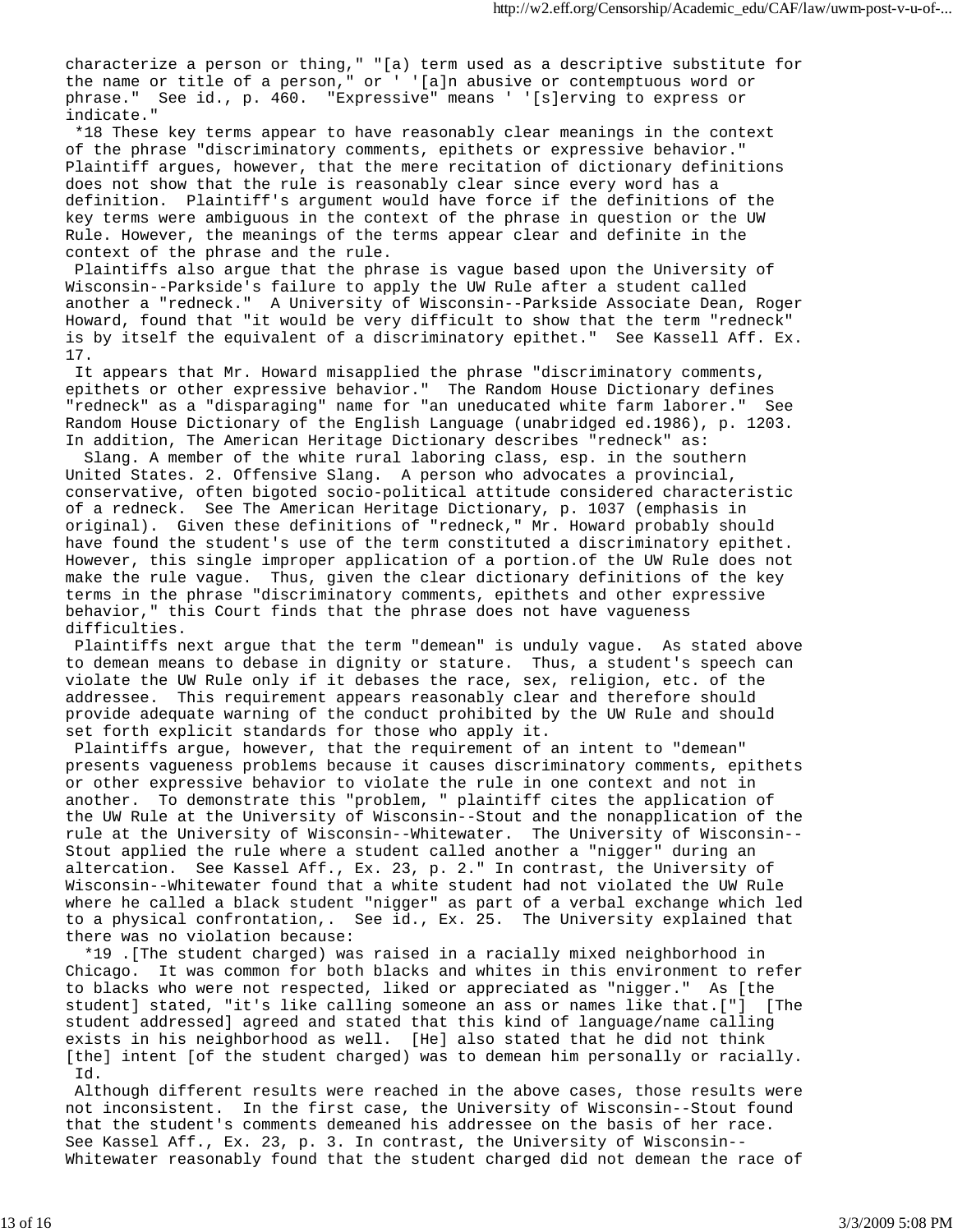his addressee.

 The differing results in the two cases were not due to any vagueness in the term "demean. " Rather, they arose from the high standard of proof required by  $s \ 2(a)(1)$  of the UW Rule. Since the rule requires that a student must intentionally demean his or her addressee's race, sex, religion, etc. in order to violate the rule, it is likely that the rule is inapplicable in many instances where students use discriminatory language.

 Thus, the phrase "discriminatory comments, epithets and expressive behavior" and the term "demean" do not appear to have vagueness difficulties. Nonetheless, as stated above, these terms fail to solve the UW Rule's overbreadth difficulties. The rule clearly reaches beyond the narrow confines of the fighting words doctrine. Although the above terms give students adequate notice of the speech which the rule prohibits and provides explicit standards f or those who apply the rule, the terms nevertheless allow the rule to prohibit protected speech.

## (2) AMBIGUITY

 The Court concurs with plaintiffs that the UW Rule is unduly vague because it is ambiguous as to whether the regulated speech must actually demean the listener and create an intimidating, hostile or demeaning environment for education or whether the speaker must merely intend to demean the listener and create such an environment. As plaintiffs note, the rule itself suggests that prohibited speech must actually demean the addressee and create an intimidating, hostile or demeaning environment. See UW Rule s 2(a). However, the illustrative examples published with the rule in the Wisconsin Administrative Code suggest that there is no need to prove that a student' s speech had any effect on the listener or the educational environment. See UWS 17.  $06(2)(c)$ . In addition, the UW-Milwaukee has interpreted the rule to require only the intent to demean or to create a hostile environment. Kassel Aff., Ex. 31.

 This Court could correct this ambiguity in the UW Rule by interpreting it to require either: (1) the intent to demean the listener and to create an intimidating, hostile or demeaning educational environment or (2) the intent to and effect of demeaning the listener and creating such an environment. However, neither interpretation of the UW Rule saves the rule from its overbreadth difficulties. Accordingly, this Court will not interpret section  $(2)(a)$  of the rule.

## III. CONCLUSION

 \*20 The founding fathers of this nation produced a remarkable document in the Constitution but it was ratified only with the promise of the Bill of Rights. The First Amendment is central to our concept of freedom. The Godgiven "unalienable rights" that the infant nation rallied to in the Declaration of Independence can be preserved only if their application is rigorously analyzed.

 The problems of bigotry and discrimination sought to be addressed here are real and truly corrosive of the educational environment. But freedom of speech is almost absolute in our land and the only restriction the fighting words doctrine can abide is that based on the fear of violent reaction. Contentbased prohibitions such as that in the UW Rule, however well intended, simply cannot survive the screening which our Constitution demands.

 Based on the above, this Court GRANTS plaintiffs' motion for summary judgment and DENIES the Board of Regents' motion for summary judgment. Accordingly, this Court ORDERS: (1) that a declaratory judgment be entered that the UW Rule on its face violates the overbreadth doctrine and is unduly vague; (2) that the Board of Regents and its agents and employees are permanently enjoined from enforcing the UW Rule and (3) that the Board of Regents is required to vacate the disciplinary action taken against plaintiff John Doe under the UW Rule and to expunge from his file all records related to that action.

 The Court requests that the parties submit brief ing on plaintiffs' request for reasonable attorneys' fees and costs. Plaintiffs should submit its brief and affidavits within twenty (20) days of the entering of this Decision and Order. The UW System shall have an additional ten (10) days to file a response and plaintiffs another seven (7) days to file a reply.

S0 ORDERED this day of October, 1991, at Milwaukee, Wisconsin.

FN1. Concerns regarding discriminatory harassment are not unique to the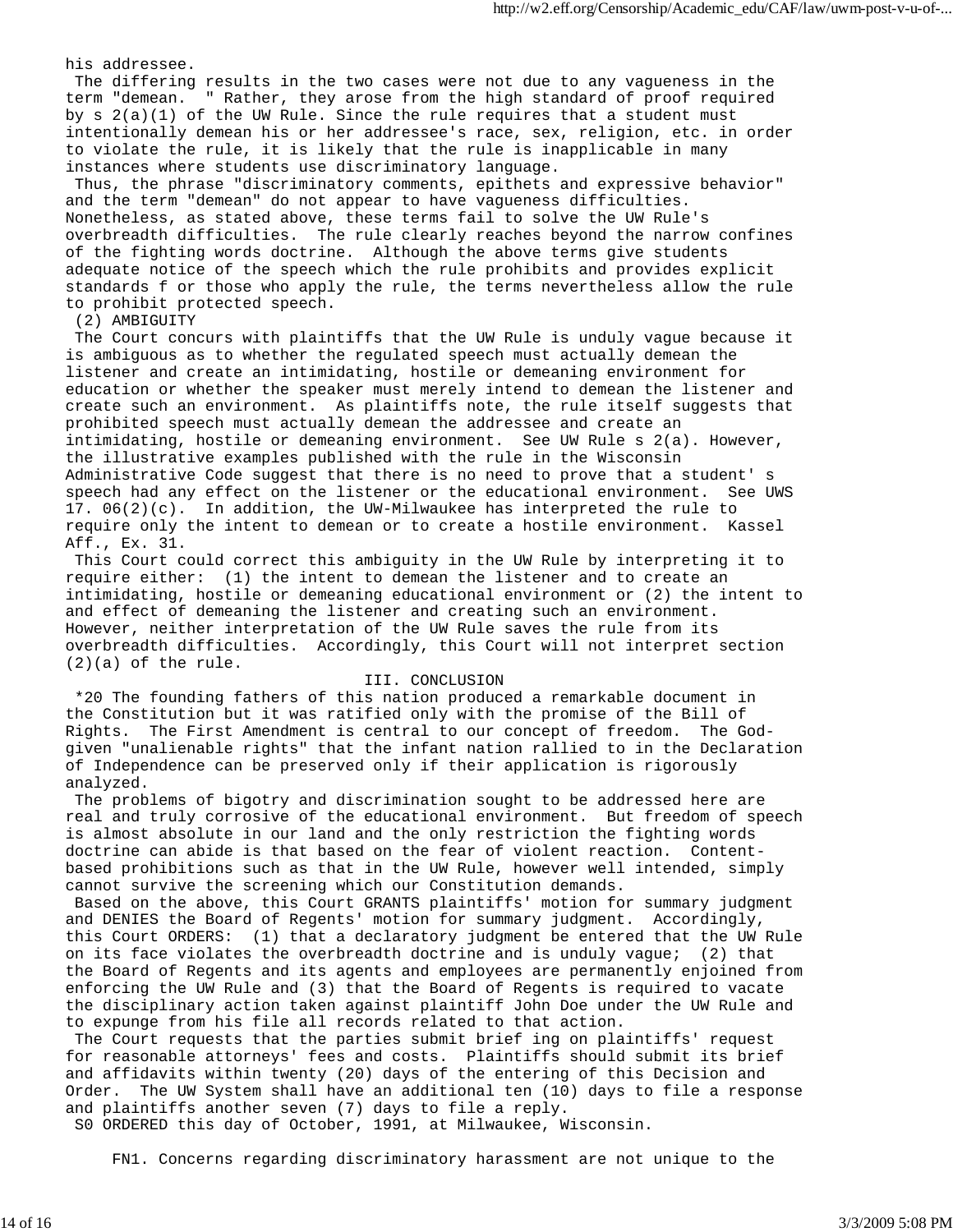University of Wisconsin System. At least fifteen colleges and universities, including nine state institutions, have adopted or are considering restrictions on discriminatory hate speech directed at members of historically disadvantaged groups. 103 Harv. L. Rov. 1397 (1990)(citing Wilson, "Colleges" Anti-Harassment Policies Bring Controversy over Free- Speech Issues,1 Chronicle of Higher Educ., Oct. 4, 1989, at A I, Col. I)

 FN2. At oral argument on the parties' motions, the Board's counsel stressed that the University of Wisconsin System does not rely solely upon the UW Rule to combat the problem of discriminatory harassment among students. Counsel stated that the UW Rule is morely a "two percent solution." He noted that the system also set and articulated community standards, a "thirty percent solution," and increased education regarding diversity and racism, a "sixty-eight percent solution."

 FN3. The Supreme Court employed the term loongibilities, in Street v. New York, 394 U.S. 576 (1969). The Street Court stated that the state had: an interest in preventing appellant from uttering wordo so inflammatory that they would provoke others to retaliate physically against him, thereby causing a breach of the peace; [and) an interest in protecting the sensibilities of passers-by who might be shocked by appellant's words about the American flag....

Id. at 591 (emphasis added).

 FN4. The Board concurs that the first half of the fighting words definition now constitutes protected speech. See Defendant's Combined Brief at 4.

 FN5. Likewise, in Lewis v. City of New Orleans, 415 U.S. 130 (1974), the Supreme Court hold that Now Orleans ordinance 828 M.C.S. s 49-7 had a broader sweep than the definition of 'fighting words.' Section 49-7 provided: It shall be unlawful and a breach of the peace for any person wantonly to curse or revile or to use obscene or opprobrious language toward or with reference to any member of the city police while in actual performance of his duty. See id. at 132. The Supreme Court previously remanded this case to the Louisiana Supreme Court for reconsideration in light of Gooding. See id. at 131. The Louisiana Supreme Court did not ' 'refine or narrow [the words of s 49-71, but took them as they stood: 'The prescriptions are narrow and specific wantonly cursing, reviling, and using obscene or opprobrious language.' " See id. at 132 (citations omitted). The Supreme Court found that 'nothing in the opinion of the Louisiana Supreme Court ... [made) any meaningful attempt to limit or properly define--an limited by Chaplinsky and Gooding--opprobrious,' or indeed any other term in s 497.' ' See id. at 133. More recently, in Texas v. Johnson, the Supreme Court hold that the act of flag burning does not fall within the class of fighting words' because it is unlikely to incite an immediate breach of the peace. 109 S.Ct. 2533, 2S42 (1989). Nor does Johnson's expressive conduct fall within that class of "fighting words" that are likely to provoke the average person to retaliation, and thereby cause a breach of the peace." No reasonable onlooker would have regarded Johnson's generalized expression of dissatisfaction with the policies of the Federal Government an a direct personal insult or an invitation to exchange fisticuffs. Id. (citations omitted).

 FN6. Section 1415 prohibits 'maliciously and willfully disturbing) the peace or quiet of any neighborhood or person ... by. offensive conduct. at 1Id.

 FN7. The Board notes that discriminatory harassment has harmful effects on its victims. "The negative effects of hate messages are real and immediate for the victims.' Matsuda, at 2336. Studies show that victims of